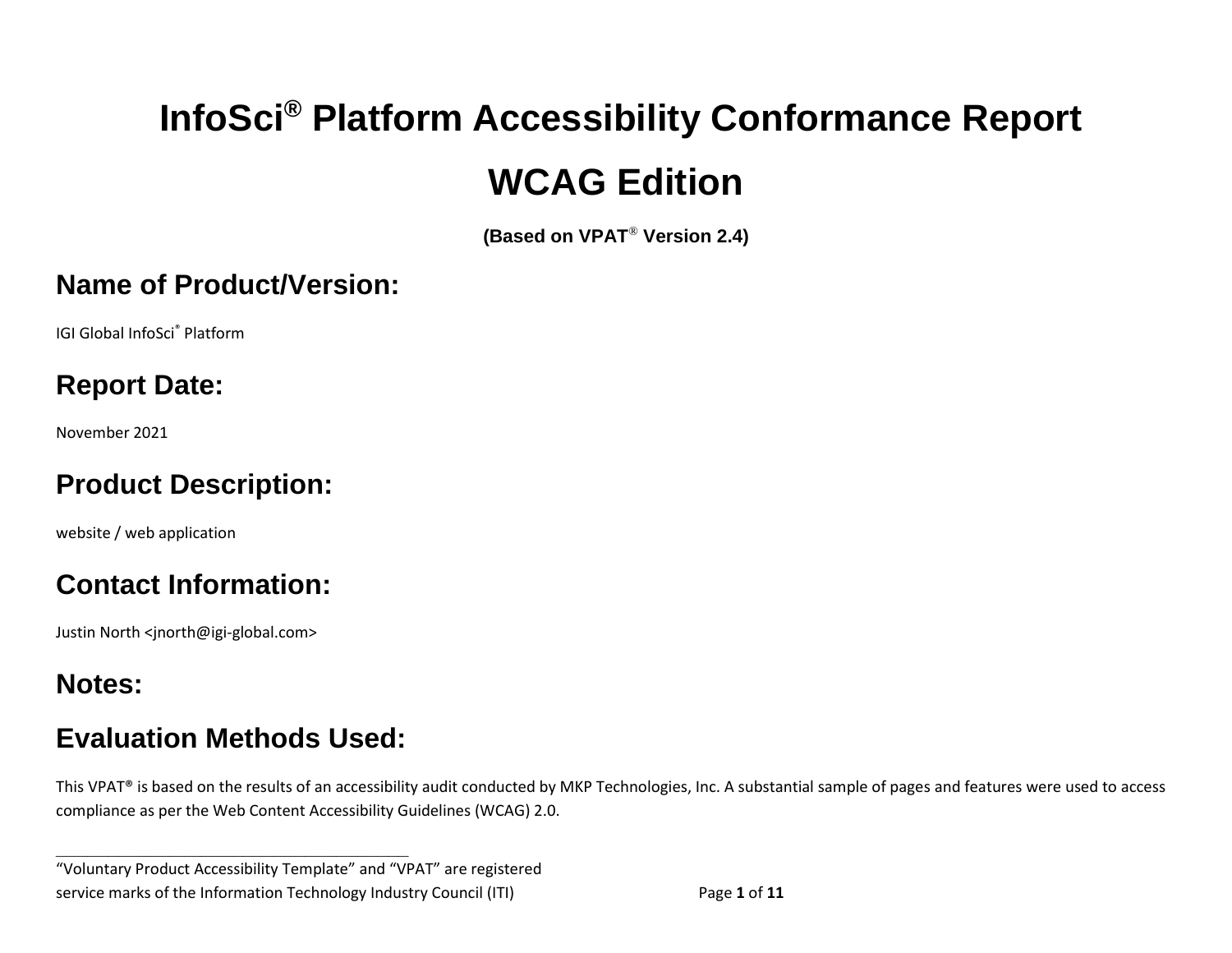The following applications were used to identify potential accessibility issues:

Google Chrome, Firefox; Safari; Microsoft Edge, DevTools, Accessibility Insights

# **Applicable Standards/Guidelines**

This report covers the degree of conformance for the following accessibility standard/guidelines:

| <b>Standard/Guideline</b>                | <b>Included In Report</b> |
|------------------------------------------|---------------------------|
| Web Content Accessibility Guidelines 2.0 | Level A (Yes)             |
|                                          | Level AA (Yes)            |
|                                          | Level AAA (No)            |
| Web Content Accessibility Guidelines 2.1 | Level A (Yes)             |
|                                          | Level AA (Yes)            |
|                                          | Level AAA (No)            |

#### **Terms**

The terms used in the Conformance Level information are defined as follows:

- **Supports**: The functionality of the product has at least one method that meets the criterion without known defects or meets with equivalent facilitation.
- **Partially Supports**: Some functionality of the product does not meet the criterion.
- **Does Not Support**: The majority of product functionality does not meet the criterion.
- **Not Applicable**: The criterion is not relevant to the product.
- **Not Evaluated**: The product has not been evaluated against the criterion. This can be used only in WCAG 2.0 Level AAA.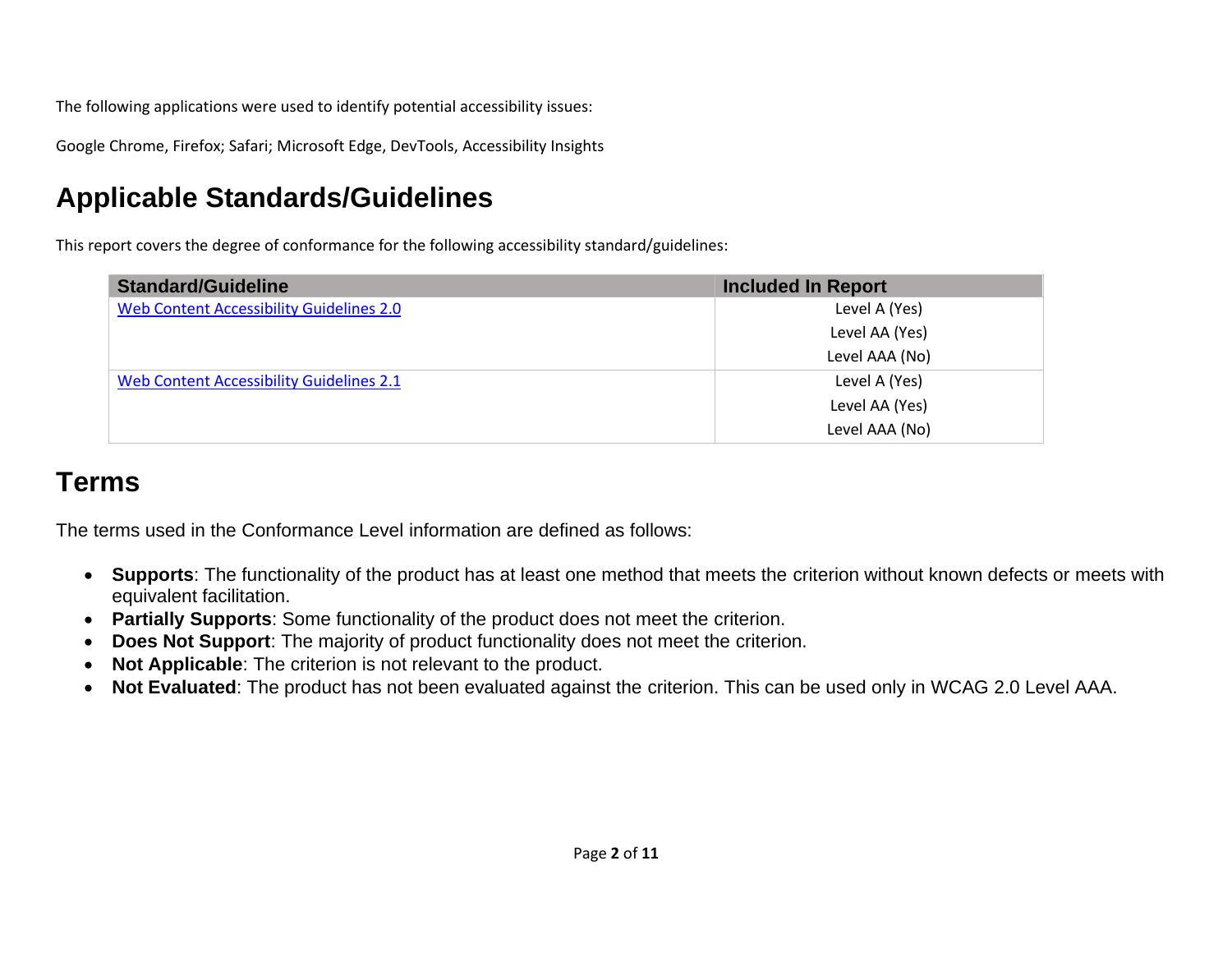# **WCAG 2.0 Report**

Note: When reporting on conformance with the WCAG 2.x Success Criteria, they are scoped for full pages, complete processes, and accessibility-supported ways of using technology as documented in the [WCAG 2.0 Conformance Requirements.](https://www.w3.org/TR/WCAG20/#conformance-reqs)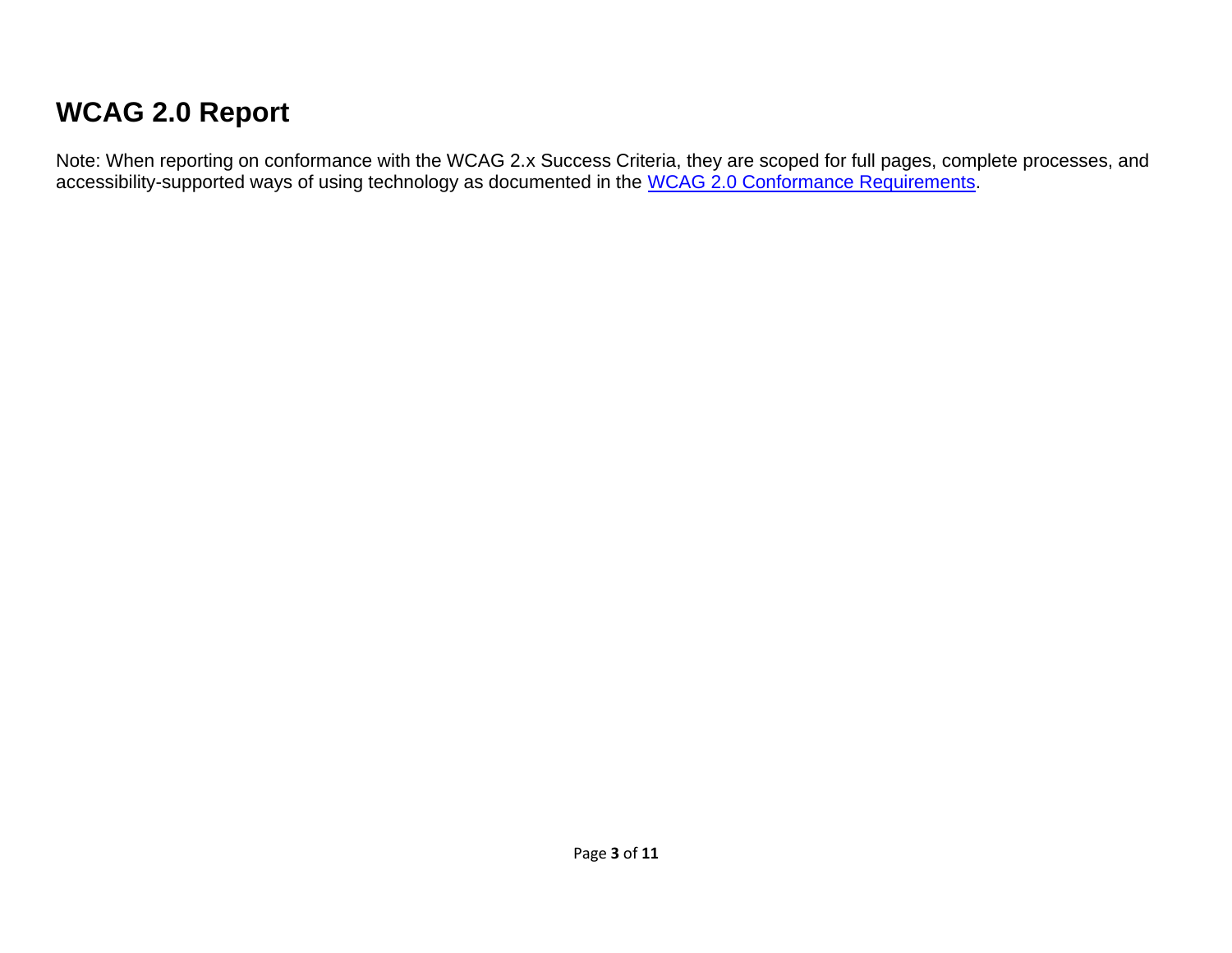## **Table 1: Success Criteria, Level A**

| <b>Criteria</b>                                                      | <b>Conformance Level</b> | <b>Remarks and Explanations</b>                                                                            |
|----------------------------------------------------------------------|--------------------------|------------------------------------------------------------------------------------------------------------|
| 1.1.1 Non-text Content (Level A)                                     | Α                        | <b>Partially Supports</b><br>Content images contains alt text. Some components<br>lack a text alternative. |
| 1.2.1 Audio-only and Video-only (Prerecorded) (Level A)              | Α                        | Supports<br>Videos have closed captions.                                                                   |
| 1.2.2 Captions (Prerecorded) (Level A)                               | A                        | Supports<br>Videos have closed captions.                                                                   |
| 1.2.3 Audio Description or Media Alternative (Prerecorded) (Level A) | Α                        | Partially Supports<br>Videos have abstracts, describing the content.                                       |
| 1.3.1 Info and Relationships (Level A)                               | Α                        | <b>Partially Supports</b><br>Heading and labels are used accordingly.                                      |
| 1.3.2 Meaningful Sequence (Level A)                                  | Α                        | Supports<br>Reading sequence can be programmatically determined.                                           |
| 1.3.3 Sensory Characteristics (Level A)                              | A                        | Supports<br>Content does not rely on sensory characteristics.                                              |
| 1.4.1 Use of Color (Level A)                                         | Α                        | Supports<br>Color is not used as the only visual means of conveying<br>information.                        |
| 1.4.2 Audio Control (Level A)                                        | Α                        | Supports (N/A)<br>No audio auto-plays.                                                                     |
| 2.1.1 Keyboard (Level A)                                             | A                        | Supports                                                                                                   |
| 2.1.2 No Keyboard Trap (Level A)                                     | A                        | Supports<br>None exist.                                                                                    |
| 2.1.4 Character Key Shortcuts (Level A 2.1 only)                     | A                        | Supports (N/A)                                                                                             |
| 2.2.1 Timing Adjustable (Level A)                                    | A                        | Supports (N/A)                                                                                             |
| 2.2.2 Pause, Stop, Hide (Level A)                                    | A                        | Supports (N/A)                                                                                             |
| 2.3.1 Three Flashes or Below Threshold (Level A)                     | A                        | Supports<br>There is no flashing content.                                                                  |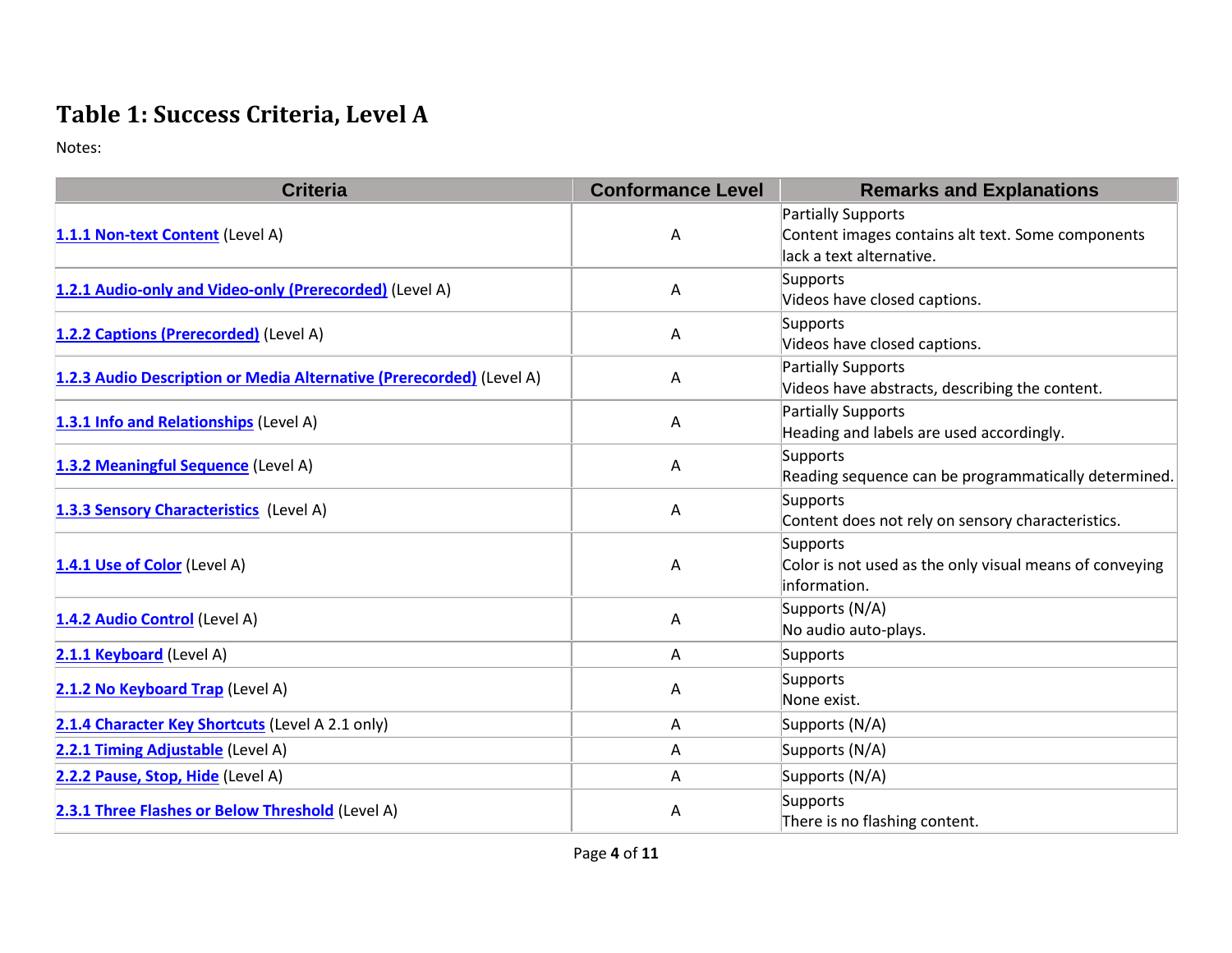| <b>Criteria</b>                               | <b>Conformance Level</b> | <b>Remarks and Explanations</b>                    |
|-----------------------------------------------|--------------------------|----------------------------------------------------|
| 2.4.1 Bypass Blocks (Level A)                 | A                        | Partially Supports                                 |
|                                               |                          | Most pages do not provide skip links.              |
| 2.4.2 Page Titled (Level A)                   | Α                        | Supports                                           |
|                                               |                          | Page name included.                                |
| 2.4.3 Focus Order (Level A)                   | Α                        | Supports                                           |
|                                               |                          | Logical focus orders.                              |
| 2.4.4 Link Purpose (In Context) (Level A)     | A                        | Supports                                           |
|                                               |                          | Link purpose can be determined from link text.     |
| 3.1.1 Language of Page (Level A)              | A                        | Supports                                           |
|                                               |                          | Language is defined on the Html element.           |
|                                               | Α                        | Supports                                           |
| 3.2.1 On Focus (Level A)                      |                          | Focusable components do not initiate a change of   |
|                                               |                          | context when receiving focus.                      |
| 3.2.2 On Input (Level A)                      | A                        | Supports (N/A)                                     |
| <b>3.3.1 Error Identification</b> (Level A)   | Α                        | Supports                                           |
|                                               |                          | Errors are within logically named labels.          |
| <b>3.3.2 Labels or Instructions (Level A)</b> | A                        | Partially Supports                                 |
|                                               |                          | Some instruction is not within a label.            |
| 4.1.1 Parsing (Level A)                       | Α                        | Supports                                           |
|                                               |                          | No issues found.                                   |
|                                               | Α                        | Partially Supports                                 |
| 4.1.2 Name, Role, Value (Level A)             |                          | Some controls are represented as links rather than |
|                                               |                          | buttons.                                           |

## **Table 2: Success Criteria, Level AA**

| <b>Criteria</b>                                  | <b>Conformance Level</b> | <b>Remarks and Explanations</b> |
|--------------------------------------------------|--------------------------|---------------------------------|
| 1.2.4 Captions (Live) (Level AA)                 | AΑ                       | Supports $(N/A)$                |
| 1.2.5 Audio Description (Prerecorded) (Level AA) | AA                       | Does Not Support                |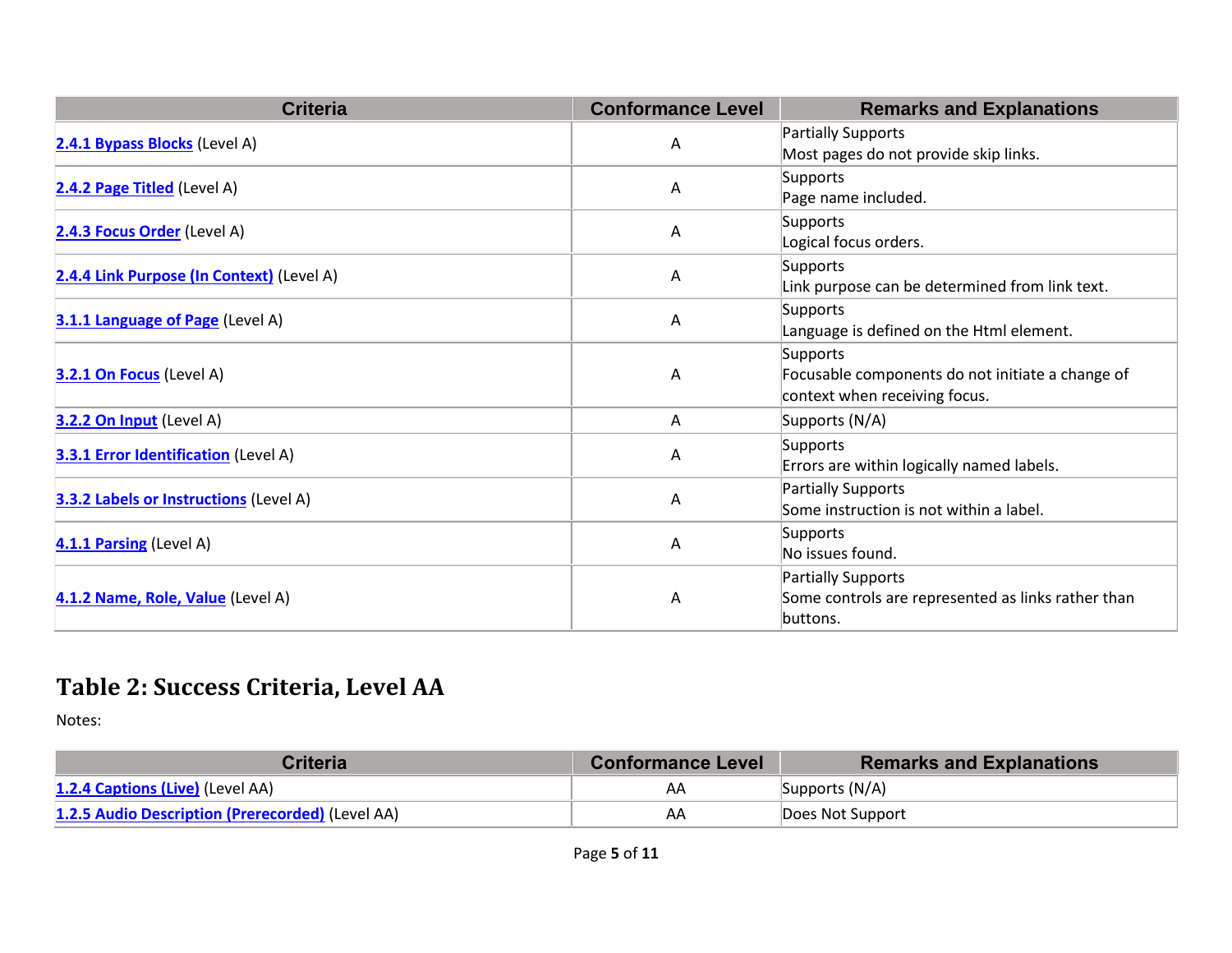| <b>Criteria</b>                                      | <b>Conformance Level</b> | <b>Remarks and Explanations</b>                                                                                                                                                                                                                                                                  |
|------------------------------------------------------|--------------------------|--------------------------------------------------------------------------------------------------------------------------------------------------------------------------------------------------------------------------------------------------------------------------------------------------|
| 1.3.4 Orientation (Level AA 2.1 only)                | AA                       | Supports<br>Reactive and mobile friendly.                                                                                                                                                                                                                                                        |
| 1.3.5 Identify Input Purpose (Level AA 2.1 only)     | AA                       | <b>Partially Supports</b><br>Some inputs are missing the autocomplete attribute.                                                                                                                                                                                                                 |
| 1.4.3 Contrast (Minimum) (Level AA)                  | AA                       | Partially Supports<br>Some content images lack sufficient contrast.                                                                                                                                                                                                                              |
| 1.4.4 Resize text (Level AA)                         | AA                       | Supports<br>Text can be zoomed up to 200% without loss of content<br>or functionality.                                                                                                                                                                                                           |
| 1.4.5 Images of Text (Level AA)                      | AA                       | Supports<br>Figures created by authors are images which may<br>contain text. W3C exempts "pictures<br>that contain other significant other visual content<br>including graphs and diagrams". The figure<br>content in books and journals which contain text are<br>exempt from this requirement. |
| 1.4.10 Reflow (Level AA 2.1 only)                    | AA                       | <b>Partially Supports</b><br>Several pages with embedded PDF readers provide a<br>horizontal scroll bar when zoomed in.                                                                                                                                                                          |
| 1.4.11 Non-text Contrast (Level AA 2.1 only)         | AA                       | <b>Partially Supports</b><br>Several buttons and icons fail at 2.5:1 contrast.                                                                                                                                                                                                                   |
| 1.4.12 Text Spacing (Level AA 2.1 only)              | AA                       | Supports<br>No violations found.                                                                                                                                                                                                                                                                 |
| 1.4.13 Content on Hover or Focus (Level AA 2.1 only) | AA                       | <b>Partially Supports</b><br>Most content provided on hover is persistent.                                                                                                                                                                                                                       |
| 2.4.5 Multiple Ways (Level AA)                       | AA                       | Supports<br>Navigation is available to each page in multiple ways.                                                                                                                                                                                                                               |
| 2.4.6 Headings and Labels (Level AA)                 | AA                       | Supports<br>Consistent descriptive headings and labels.                                                                                                                                                                                                                                          |
| 2.4.7 Focus Visible (Level AA)                       | AA                       | <b>Partially Supports</b><br>Some buttons do not change color on focus.                                                                                                                                                                                                                          |
| 3.1.2 Language of Parts (Level AA)                   | AA                       | Partially Supports<br>Some Non-English text is not properly defined.                                                                                                                                                                                                                             |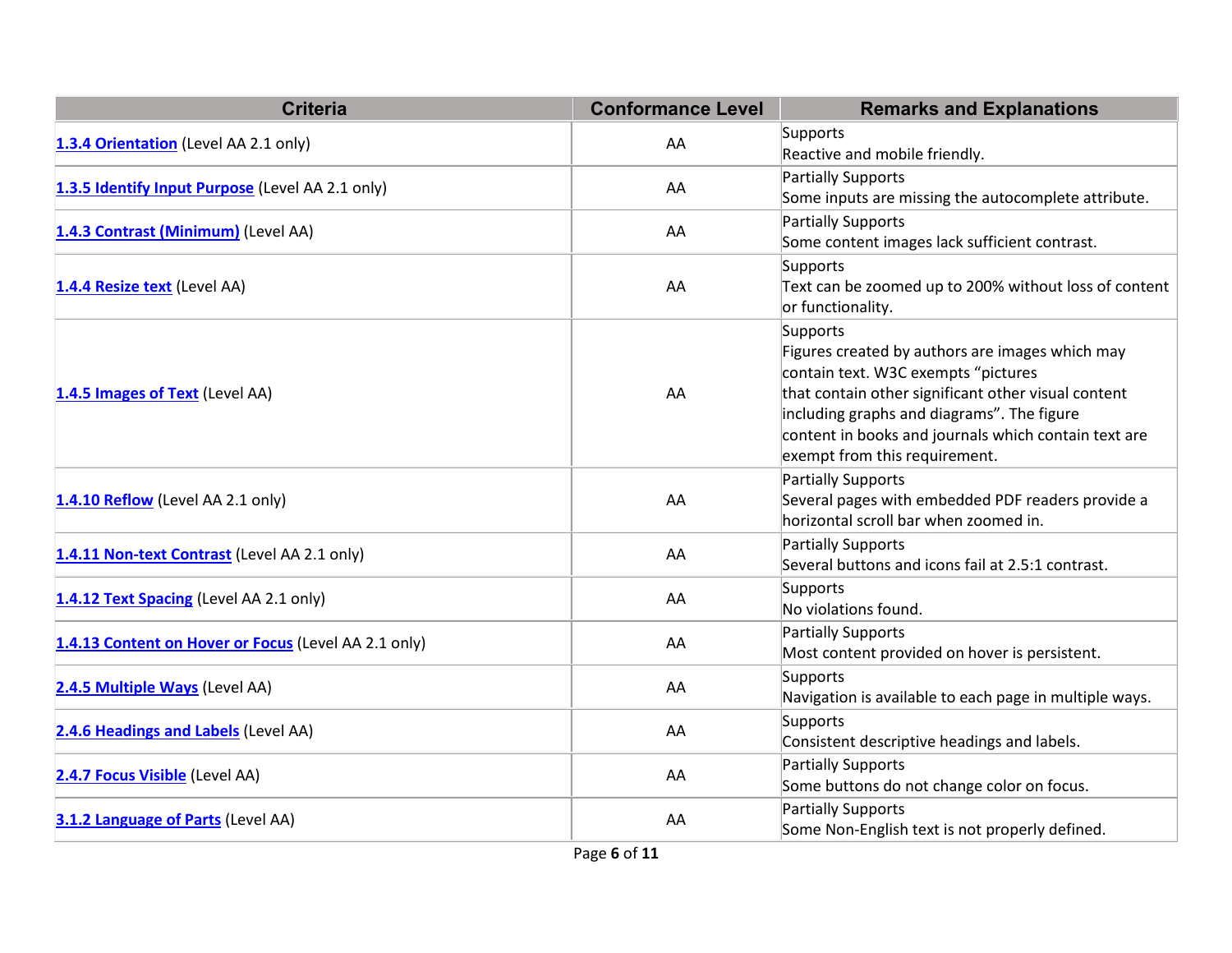| <b>Criteria</b>                                            | <b>Conformance Level</b>            | <b>Remarks and Explanations</b>                      |
|------------------------------------------------------------|-------------------------------------|------------------------------------------------------|
|                                                            |                                     | Supports                                             |
| <b>3.2.3 Consistent Navigation (Level AA)</b>              | AA                                  | Consistent header navigation<br>$\bullet$            |
|                                                            |                                     | User-Specific menus<br>$\bullet$                     |
| <b>3.2.4 Consistent Identification (Level AA)</b>          | AA                                  | Supports                                             |
|                                                            |                                     | Components are consistent.                           |
|                                                            | Supports                            |                                                      |
| <b>3.3.3 Error Suggestion</b> (Level AA)                   | AA                                  | Consistent error presentation.                       |
| 3.3.4 Error Prevention (Legal, Financial, Data) (Level AA) | AA                                  | Supports                                             |
|                                                            |                                     | Account data can be changed by the user at any time. |
| 4.1.3 Status Messages (Level AA 2.1 only)<br>AA            |                                     | Partially Supports                                   |
|                                                            | Some pages lack proper role values. |                                                      |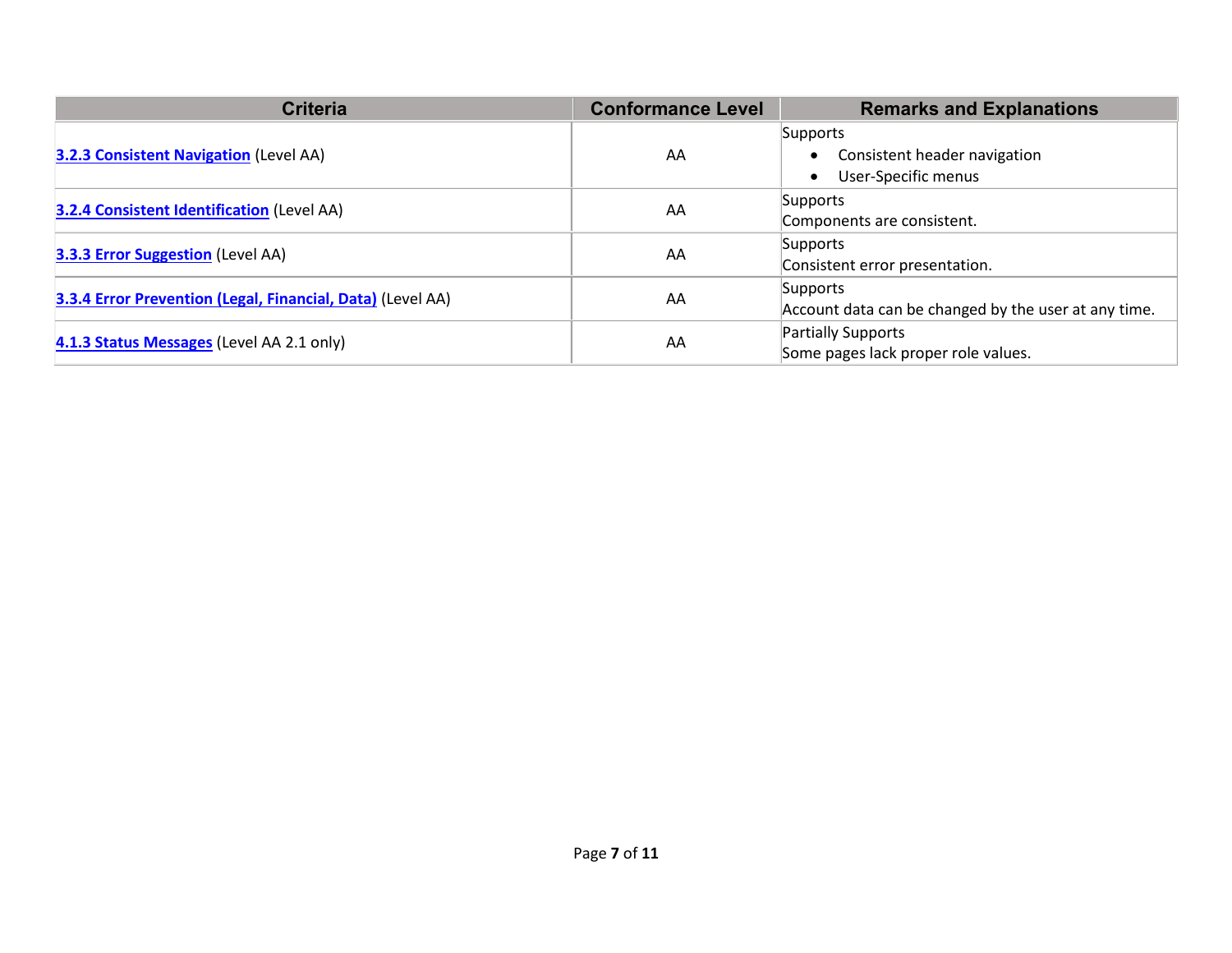# **Revised Section 508 Report**

Notes:

#### **Chapter 3: [Functional Performance Criteria](https://www.access-board.gov/guidelines-and-standards/communications-and-it/about-the-ict-refresh/final-rule/text-of-the-standards-and-guidelines#302-functional-performance-criteria) (FPC)**

| <b>Criteria</b>                                                | <b>Conformance Level</b>  | <b>Remarks and Explanations</b>                                                                                                                                          |
|----------------------------------------------------------------|---------------------------|--------------------------------------------------------------------------------------------------------------------------------------------------------------------------|
| 302.1 Without Vision                                           | <b>Partially Supports</b> | User Interface and Book/Journal Html<br>content is compatible with screen readers.<br>Some PDFs lack structure. Videos offer<br>closed caption. Images contain alt text. |
| 302.2 With Limited Vision                                      | Supports                  | Cascading Style Sheets separate<br>presentation from content. Site is<br>responsive/mobile friendly.                                                                     |
| 302.3 Without Perception of Color                              | Supports                  | Does not require color perception.                                                                                                                                       |
| 302.4 Without Hearing                                          | Supports                  | Videos offer closed caption.                                                                                                                                             |
| 302.5 With Limited Hearing                                     | Supports                  | Video media player provides independent<br>volume control.                                                                                                               |
| 302.6 Without Speech                                           | <b>Supports</b>           | Does not require speech input.                                                                                                                                           |
| 302.7 With Limited Manipulation                                | Supports                  | Provides labels for controls, making them<br>selectable.                                                                                                                 |
| 302.8 With Limited Reach and Strength                          | Supports                  | N/A                                                                                                                                                                      |
| 302.9 With Limited Language, Cognitive, and Learning Abilities | Supports                  | Research content contains abstracts,<br>summarizing content.                                                                                                             |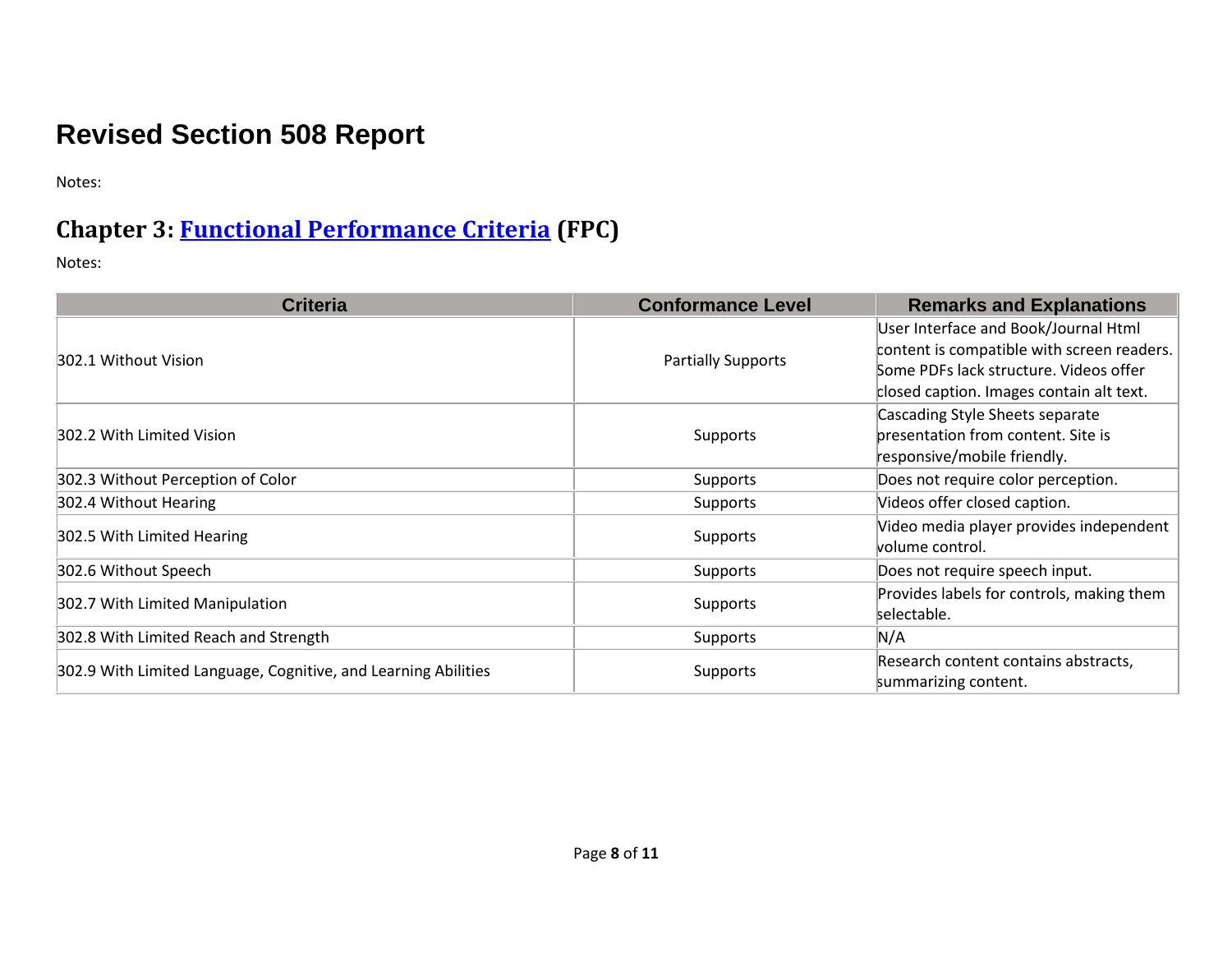## **Chapter 5: [Software](https://www.access-board.gov/guidelines-and-standards/communications-and-it/about-the-ict-refresh/final-rule/text-of-the-standards-and-guidelines#501-general)**

Notes: InfoSci® Platform is not a software product.

| <b>Criteria</b>                                        | <b>Conformance Level</b> | <b>Remarks and Explanations</b>     |
|--------------------------------------------------------|--------------------------|-------------------------------------|
| 501.1 Scope - Incorporation of WCAG 2.0 AA             | See WCAG 2.0 section     | See information in WCAG 2.0 section |
| <b>502 Interoperability with Assistive Technology</b>  |                          |                                     |
| 502.2.1 User Control of Accessibility Features         | Not Applicable           |                                     |
| 502.2.2 No Disruption of Accessibility Features        | Not Applicable           |                                     |
| <b>502.3 Accessibility Services</b>                    |                          |                                     |
| 502.3.1 Object Information                             | Not Applicable           |                                     |
| 502.3.2 Modification of Object Information             | Not Applicable           |                                     |
| 502.3.3 Row, Column, and Headers                       | Not Applicable           |                                     |
| 502.3.4 Values                                         | Not Applicable           |                                     |
| 502.3.5 Modification of Values                         | Not Applicable           |                                     |
| 502.3.6 Label Relationships                            | Not Applicable           |                                     |
| 502.3.7 Hierarchical Relationships                     | Not Applicable           |                                     |
| 502.3.8 Text                                           | Not Applicable           |                                     |
| 502.3.9 Modification of Text                           | Not Applicable           |                                     |
| 502.3.10 List of Actions                               | Not Applicable           |                                     |
| 502.3.11 Actions on Objects                            | Not Applicable           |                                     |
| 502.3.12 Focus Cursor                                  | Not Applicable           |                                     |
| 502.3.13 Modification of Focus Cursor                  | Not Applicable           |                                     |
| 502.3.14 Event Notification                            | Not Applicable           |                                     |
| 502.4 Platform Accessibility Features                  | Not Applicable           |                                     |
| <b>503 Applications</b>                                |                          |                                     |
| 503.2 User Preferences                                 | Not Applicable           |                                     |
| 503.3 Alternative User Interfaces                      | Not Applicable           |                                     |
| 503.4 User Controls for Captions and Audio Description |                          |                                     |
| 503.4.1 Caption Controls                               | Not Applicable           |                                     |
| 503.4.2 Audio Description Controls                     | Not Applicable           |                                     |
| <b>504 Authoring Tools</b>                             |                          |                                     |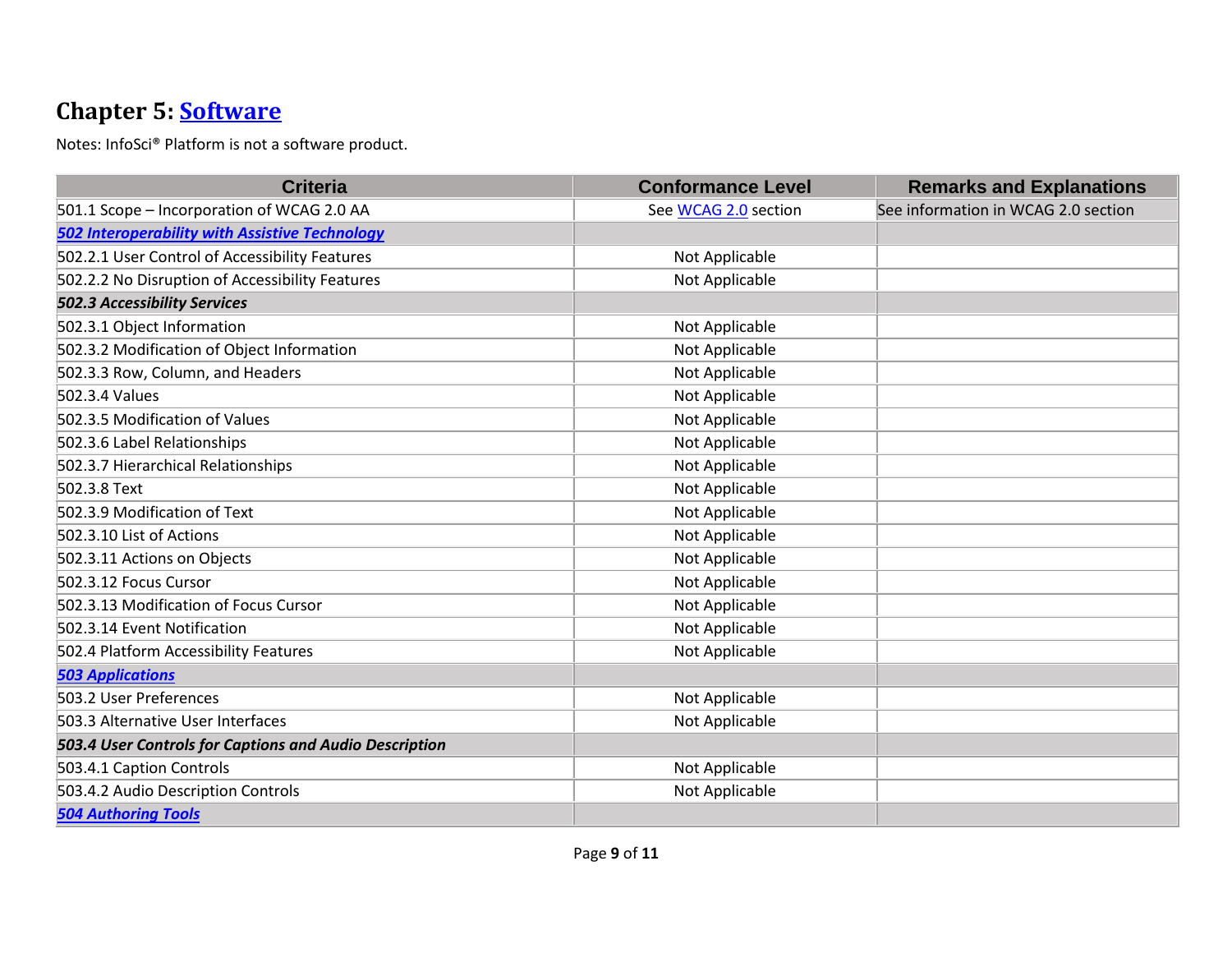| <b>Criteria</b>                                                                        | <b>Conformance Level</b> | <b>Remarks and Explanations</b> |
|----------------------------------------------------------------------------------------|--------------------------|---------------------------------|
| 504.2 Content Creation or Editing (if not authoring tool, enter "not<br>applicable")   | Not Applicable           |                                 |
| 504.2.1 Preservation of Information Provided for Accessibility in Format<br>Conversion | Not Applicable           |                                 |
| 504.2.2 PDF Export                                                                     | Not Applicable           |                                 |
| 504.3 Prompts                                                                          | Not Applicable           |                                 |
| 504.4 Templates                                                                        | Not Applicable           |                                 |

## **Chapter 6: [Support Documentation and Services](https://www.access-board.gov/guidelines-and-standards/communications-and-it/about-the-ict-refresh/final-rule/text-of-the-standards-and-guidelines#601-general)**

| <b>Criteria</b>                                                  | <b>Conformance Level</b>  | <b>Remarks and Explanations</b>              |
|------------------------------------------------------------------|---------------------------|----------------------------------------------|
| 601.1 Scope                                                      |                           |                                              |
| <b>602 Support Documentation</b>                                 |                           |                                              |
| 602.2 Accessibility and Compatibility Features                   | <b>Partially Supports</b> | Some features are covered in the             |
|                                                                  |                           | documentation.                               |
| 602.3 Electronic Support Documentation                           | See WCAG 2.0 section      | See information in WCAG 2.0 section          |
| 602.4 Alternate Formats for Non-Electronic Support Documentation | Not Applicable            | Product documentation is in electronic       |
|                                                                  |                           | format.                                      |
| <b>603 Support Services</b>                                      |                           |                                              |
| 603.2 Information on Accessibility and Compatibility Features    | <b>Partially Supports</b> | Customer Support can provide information     |
|                                                                  |                           | about accessibility features of the product. |
| 603.3 Accommodation of Communication Needs                       | <b>Partially Supports</b> | Users can contact Customer Support           |
|                                                                  |                           | through:                                     |
|                                                                  |                           | • Email (cust@igi-global.com)                |
|                                                                  |                           | • Phone (1-866-342-6657)                     |